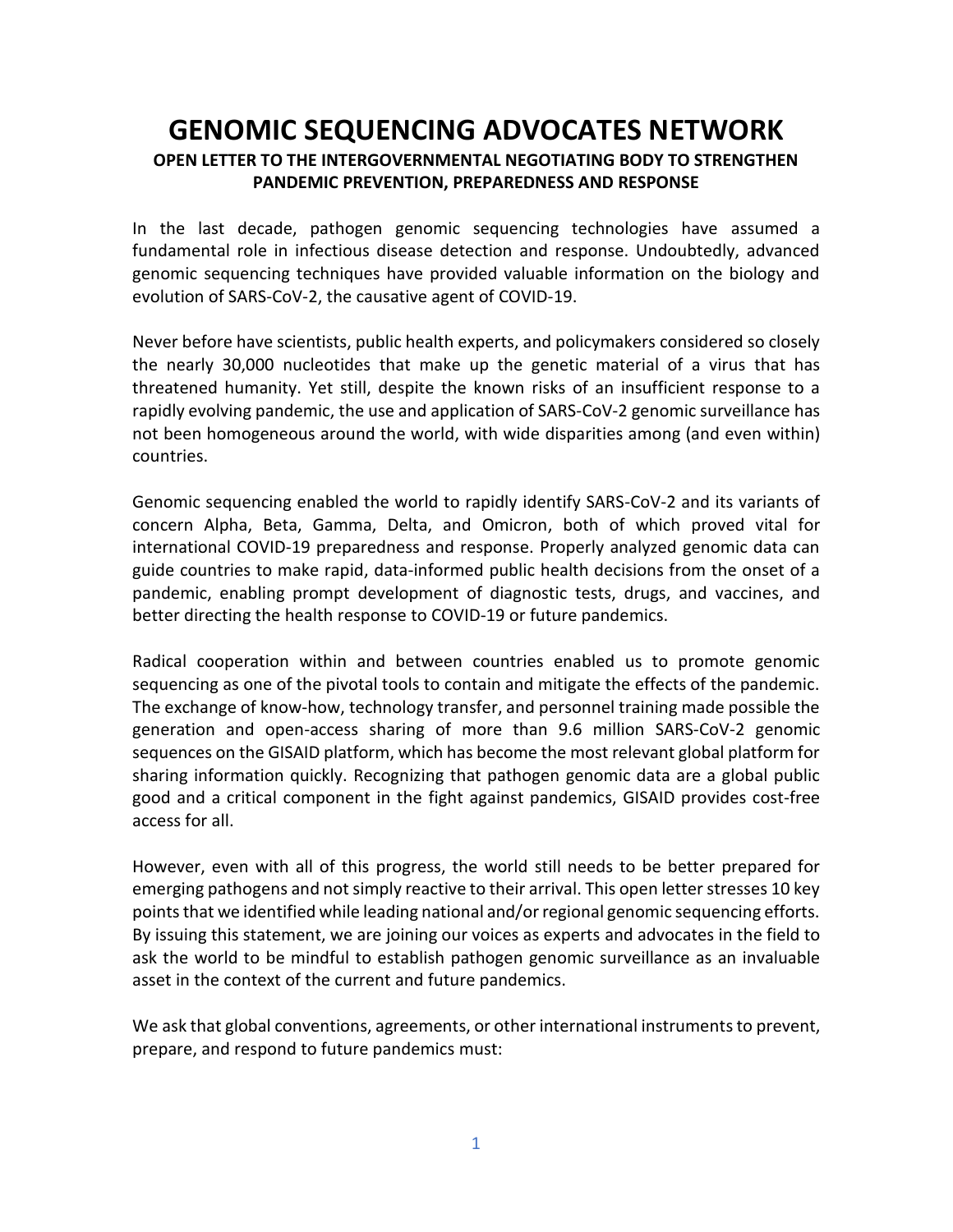- 1) establish global, regional, and national collaborative genomics networks/consortia dedicated exclusively to epidemiological genomic surveillance of emerging pathogens;
- 2) create inter- and transdisciplinary genomic networks comprising scientists, academics, funding institutions, regional and international agencies, public health experts, and decision-makers;
- 3) build a centralized network infrastructure into which regions and/or countries deposit metadata, contributing to the standardization of procedures and the availability of complete information on the evolution of pandemics;
- 4) increase the sustainability of genomic sequencing through representative, standardized, efficient, and effective sampling processes;
- 5) secure economic resources for genomic sequencing equipment, reagents, training, and the hiring of operational and qualified personnel, based at regional and national need, especially within developing countries;
- 6) eliminate trade barriers, such as tariffs and importation taxes, on all genomic sequencing equipment, reagents, and other supplies since they should be considered global public health goods and should therefore be universally accessible to all countries;
- 7) build strategic alliances with networks such as the Global Virus Network and the Africa Pathogen Genomics Initiative, which allow for the exchange of experiences and information on processes and best practices implemented worldwide;
- 8) eliminate punitive actions against countries reporting the emergence of new variants of concern, such as those to which several southern African countries were subjected after reporting the first Omicron cases;
- 9) urge the Global Fund to Fight AIDS, TB and Malaria to expand its mandate to include emergency funding for other infectious disease outbreaks and pandemics, especially investments in genomic sequencing, to achieve greater impact and reduction in collateral damage to the global economy by pandemics;
- 10) incorporate genomic sequencing as a fundamental element of the new international agreement for pandemic prevention, preparedness, and response.

Genomic Sequencing Advocates Network,

**Amadio, Ariel,** INTA-CONICET, Argentina

**Anzinger, Joshua,** The University of the West Indies, Jamaica

**Arias, Carlos,** National Autonomus University of Mexico, Mexico

**Arthan, Dumrongkiet,** Mahidol University, Thailand

**Caceres, Omar,** National Institute of Health, Peru

**Carrington, Christine,** The University of the West Indies, Trinidad & Tobago

**Ezechi, Oliver,**  Nigerian Institute of Medical Research, Nigeria

**Hidalgo, Alfredo,**  National Institute of Genomic Medicine, Mexico